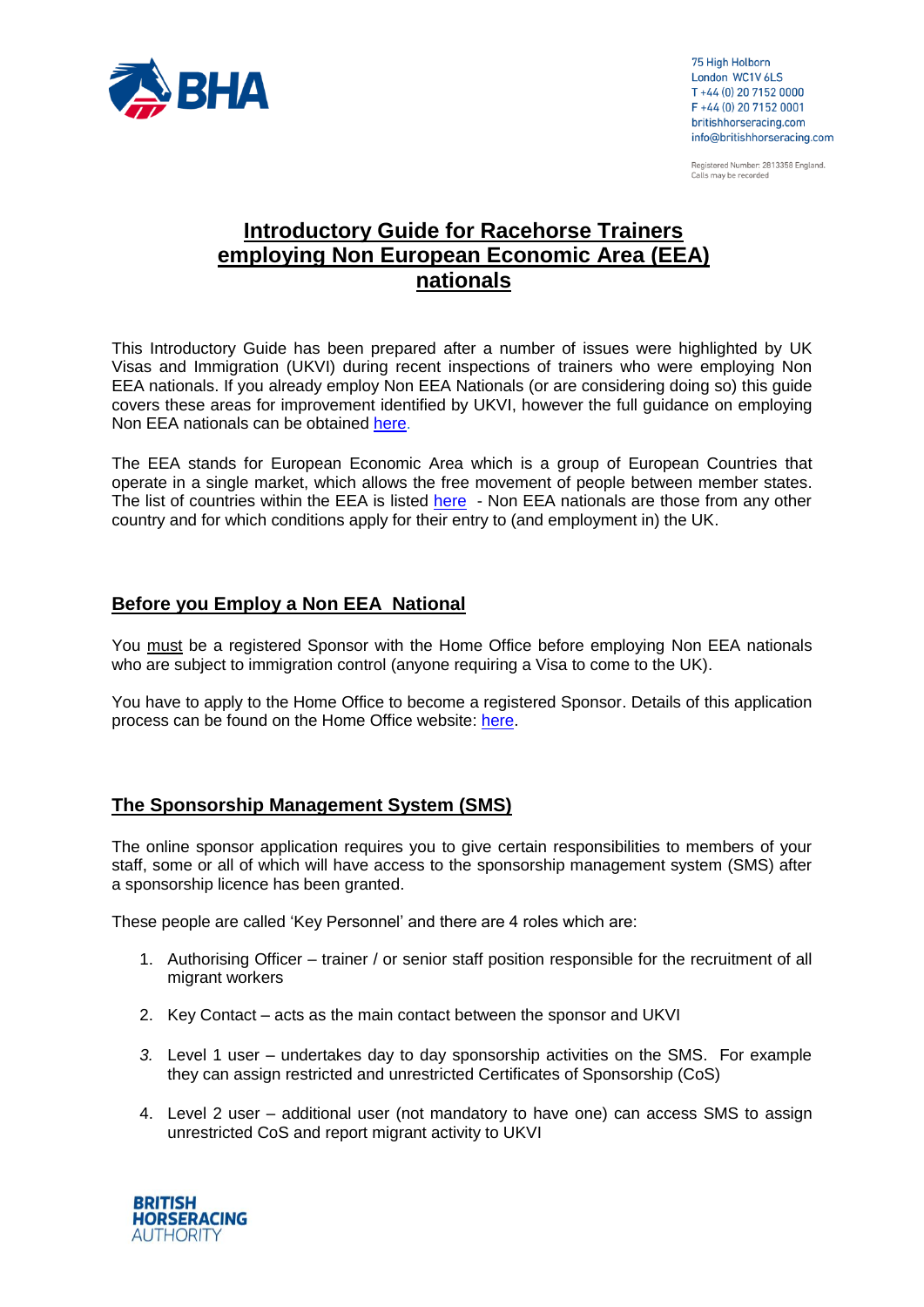

The Employer (usually the trainer) will fill the role of Authorising Officer. They can also hold the roles of Key Contact and Level 1 User, or delegate those roles to another employee.

Level 1 and Level 2 users are the people who access the SMS site and allocate CoS. You need to have a Level 1 User but you do not need to have a Level 2 User. Each person at Level 1 and Level 2 will have their own passwords - DO NOT SHARE PASSWORDS

The people who fill these roles must be employees who are permanently based in UK. The Registered Sponsor (the employer - usually the trainer) will be responsible for the actions of all *Key Personnel*. The Sponsor must be aware of - and authorise - the actions of your *Key Personnel*.

Full details of these roles can be found at the 'Key Personnel' section of the Tiers 2 and 5: Guidance for Sponsors document: [here.](https://www.gov.uk/government/uploads/system/uploads/attachment_data/file/515819/Tier_25_guidance_04-16_v1.2.pdf)

# **Employing Non EEA Nationals**

**.** 

Current Immigration Rules dictate that Non EEA stable staff (work riders, grooms, yard staff) no longer qualify under the Tier 2 Sponsorship guidelines.

Stable staff can only be brought into the UK under Tier 5 Sporting sponsorship guidelines, which relate to entourage or support staff for sports teams or organisations that travel the world and operate on an international level. These visas are issued for short term employment in the UK (less than 12 months) as they are expected to move with the employer to different locations throughout the world to conduct their sporting activities.

A Sponsor (the employer – usually the trainer) must have a specific Sponsorship Licence to sponsor/employ Non EEA staff under Tier 5. Most trainers / training operations would not meet the criteria for a Tier 5 Sponsorship Licence to employ stable staff. Guidance for employing Non EEA Jockeys under Tier 5 can be found [here.](http://www.britishhorseracing.com/wp-content/uploads/2014/03/BHA-Governing-Body-Endorsement-Requirements.0616.pdf)

## **Sponsoring a Migrant who is moving from another racing yard**

*If employing a migrant who obtained Tier 2 (General) Visa, a work permit (or equivalent) prior to 6 April 2011*

- The role needs to be at National Qualification Framework (NQF) Level 3 (which includes, Head Lad/Lass, Travelling Head Lad/Lass or Work Rider).
- The employee needs to have been working at this level in another yard in the UK.
- The employee needs to be paid a basic salary of at least  $£14,300<sup>1</sup>$

 $^{1}$  Figure correct as of 27/09/2016 but thresholds are updated so you will need to check the current levels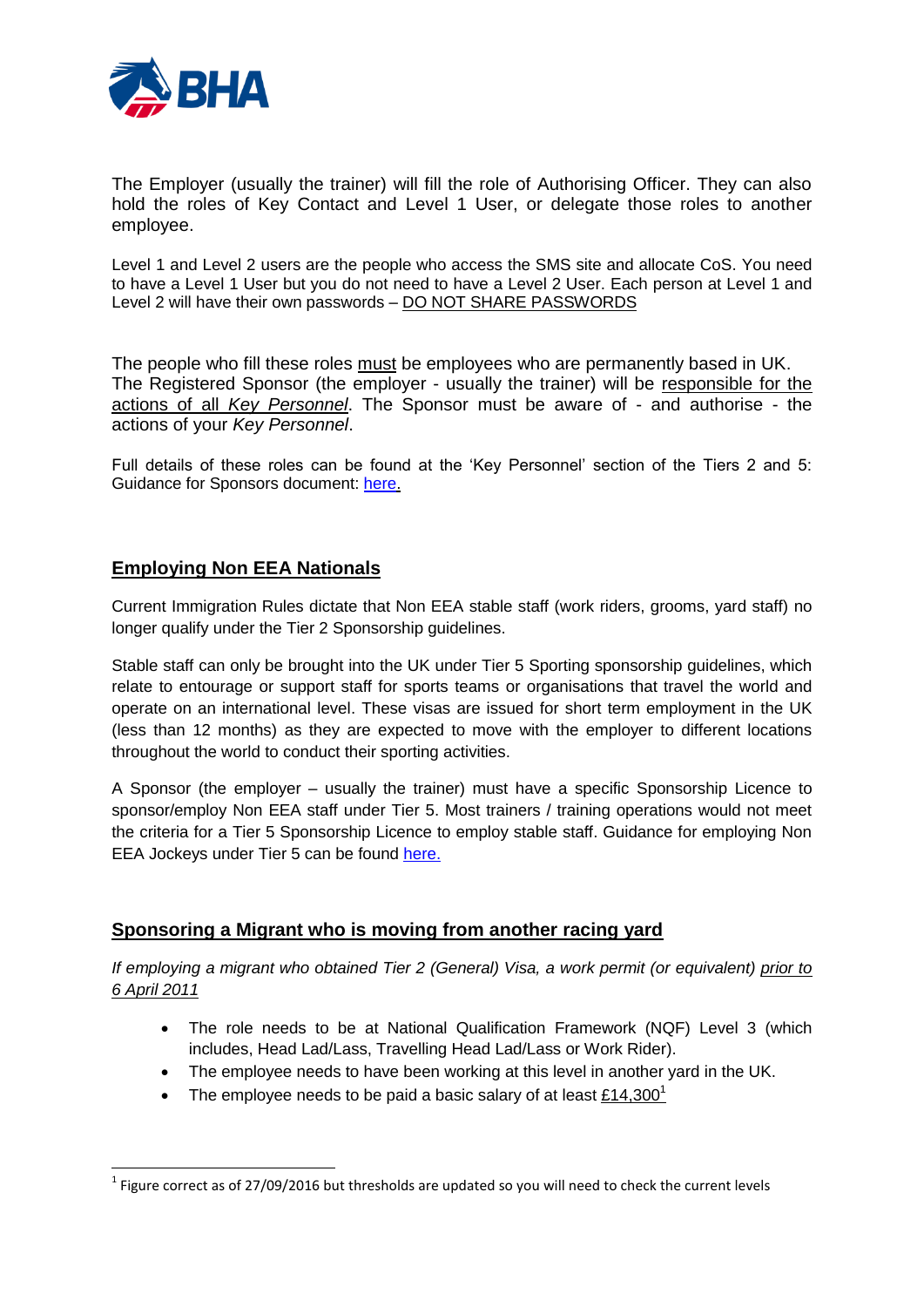

75 High Holborn London WC1V 6LS T +44 (0) 20 7152 0000 F +44 (0) 20 7152 0001 britishhorseracing.com info@britishhorseracing.com

Registered Number: 2813358 England.<br>Calls may be recorded

*If employing a migrant who was obtained a Tier 2 (General) Visa between 6 April 2011 – 13 June 2012*

 The migrant can only be sponsored / employed to fill a vacancy at NQF level 4 or above. (NQF Level 4 includes the role of Racehorse Trainer, so other roles within a yard are unlikely to be at NQF Level 4 or above)

The migrant will have either a Visa or Work Permit in their passport demonstrating the date of their initial Visa (referred to as Entry Clearance).

## **If the Migrant has Indefinite Leave to Remain (ILR)**

If the migrant has Indefinite Leave to Remain (ILR) there is no restriction on their employment and you do not need to be a registered sponsor to employ them. A person with ILR can be treated in the same way as a British National when considering their employment.

The migrant will have a biometrics (photo) ID Card or Passport Endorsement which will state "Indefinite Leave to Remain"

#### **After you have employed a Non EEA migrant**

If you do become a Registered Sponsor and employ and Non EEA national there are certain ongoing requirements for you as the Sponsor.

Your requirements include:

- verifying and keeping copies of passports and Visas;
- maintaining up to date records of home address, telephone number, etc;
- keeping effective attendance monitoring and notifying UKVI of absence or failure to show.

You must report the following to UKVI within 10 working days:

- 1. If a sponsored migrant does not turn up for their first day of work. You must include any reason given for their non-attendance – for example, a missed flight.
- 2. If a sponsored migrant's contract of employment is terminated earlier than shown on their certificate of sponsorship (CoS) – for example, if they resign or are dismissed. *(You must include the name and address of any new employer that the migrant has moved to, if known).*
- 3. If you stop sponsoring a migrant for any other reason for example, if they obtain indefinite leave to remain.